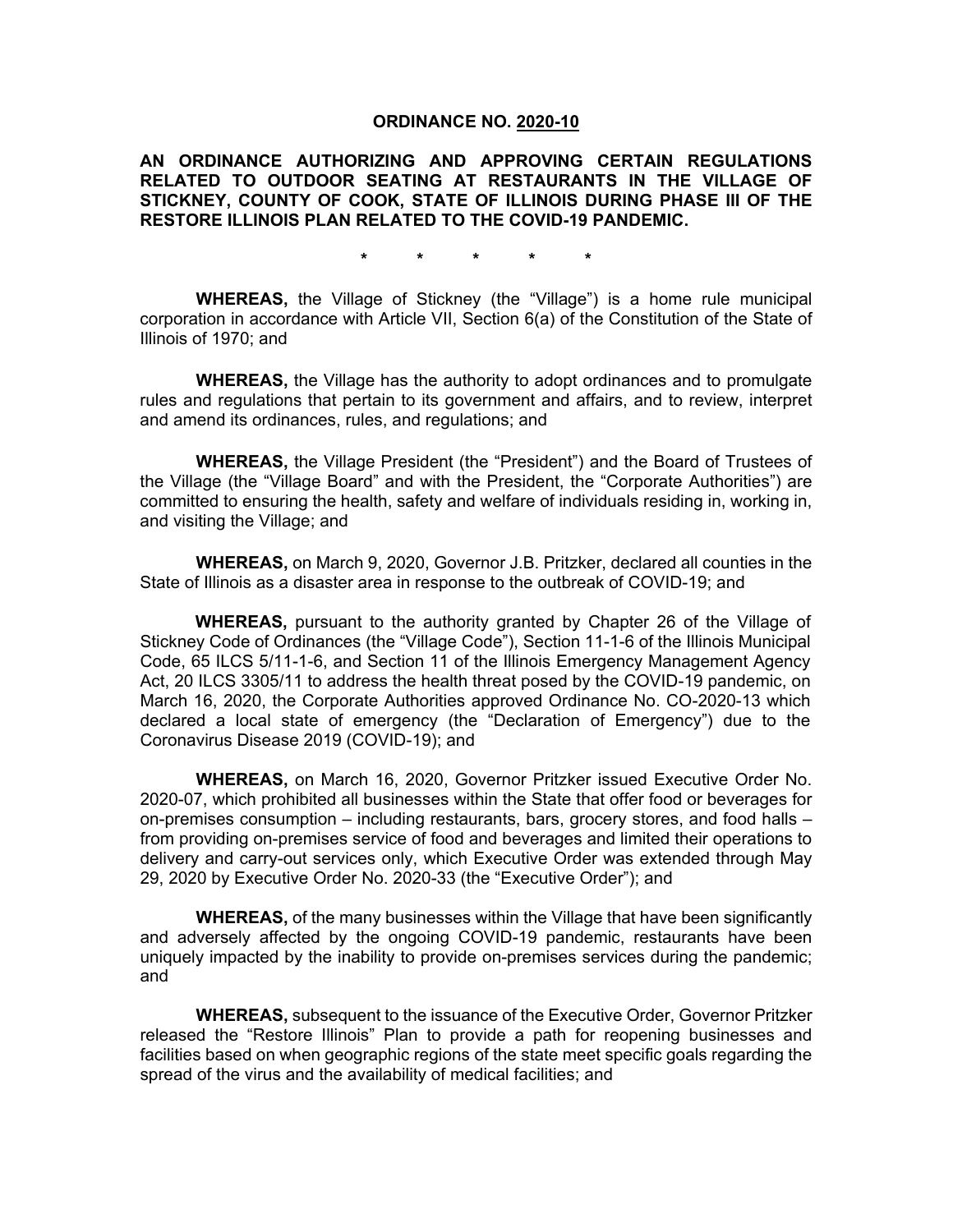**WHEREAS,** on May 20, 2020 Governor Pritzker announced that restaurants will be allowed to open for outdoor dining as part of Phase III of the Restore Illinois framework (the "Recovery Phase"); and

**WHEREAS,** Governor Pritzker announced that, as of May 29, 2020, all regions of the state are expected to have satisfied the criteria to allow the entire state to transition to the Recovery Phase; and

**WHEREAS,** the Recovery Phase will allow all retail businesses to resume operations subject to social distancing requirements and other best practices related to preventing the spread of COVID-19; and

**WHEREAS,** Governor Pritzker encouraged municipalities to work with restaurants in their communities to safely facilitate the reopening of the hospitality industry using outdoor seating pursuant to guidelines issued by the Illinois Department of Commerce and Economic Opportunity (the "DCEO") configured to comply with social distancing best practices; and

**WHEREAS,** in light of the COVID-19 pandemic and its impact, Village staff reached out to the business community to investigate what steps can be taken to assist local restaurants to open for in-person outdoor dining and to keep the Village residents and its guests safe. And in light of the above, the Corporate Authorities have determined that it is in the best interests of the Village to: (a) allow restaurants to utilize portions of the public rights-of-way, including closed streets, for auxiliary outdoor seating areas pursuant to a temporary license permit; (b) authorize service or consumption of alcoholic beverages in conjunction with outdoor seating areas in the rights-of-way; (c) provide requirements and restrictions related to the same; (d) authorize the Village President to temporarily modify existing on-premises alcoholic beverage licenses to allow restaurants to serve alcohol in authorized auxiliary outdoor seating areas; and (e) to direct Village staff to prepare guidelines, procedures, and legal instruments necessary to implement the auxiliary outdoor dining permit program (collectively, the "Auxiliary Outdoor Dining Permit"); and

**WHEREAS,** the Corporate Authorities have determined that the use of public property to allow business establishments to provide outdoor seating areas will benefit the community at large with all persons having an equal right to access and use the property; and

**WHEREAS,** sole title and control of the public property used to facilitate the implementation of outdoor seating areas will remain with the Village and will not be invested in a person or corporation as private property to be used and controlled as private property; and

**WHEREAS,** in light of the above, the Corporate Authorities find that the temporary use of public property to facilitate outdoor seating constitutes a public purpose and therefore find that it is in the best interest of the Village and its residents to authorize and approve regulations related to the same which shall expire upon the North Eastern region moving up or down a phase as determined by the Restore Illinois Plan, or until this Ordinance is revoked or repealed by the Corporate Authorities, whichever happens first;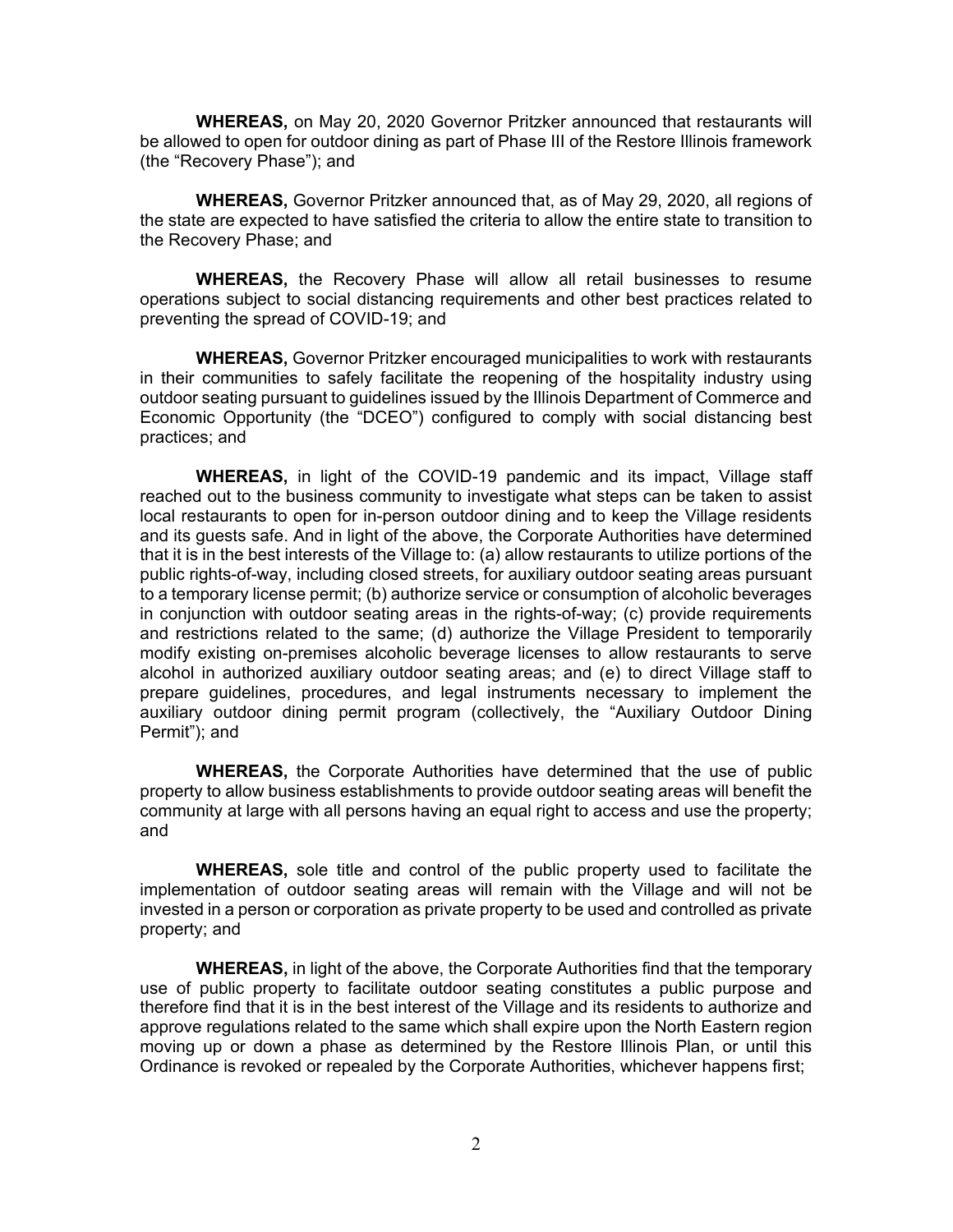**NOW, THEREFORE, BE IT ORDAINED** by the President and the Village Board of the Village of Stickney, County of Cook, State of Illinois, as follows:

## **ARTICLE I. IN GENERAL**

## **Section 01. Incorporation Clause.**

All of the recitals hereinbefore stated as contained in the preambles to this Ordinance are full, true, and correct, and the Corporate Authorities do hereby, by reference, incorporate and make them part of this Ordinance as legislative findings.

### **Section 02. Purpose and Term.**

The purpose of this Ordinance is to implement certain temporary regulations related to outdoor seating at certain business establishments within the Village and shall expire upon the North Eastern region moving up or down a phase as determined by the Restore Illinois Plan, or until this Ordinance is revoked or repealed by the Corporate Authorities, whichever happens first.

### **Section 03. Invocation of Authority.**

This Ordinance is enacted pursuant to the authority granted to the Village by the Constitution of the State of Illinois and the Illinois Compiled Statutes.

### **Section 04. State Law Adopted.**

All applicable provisions of the Illinois Compiled Statutes, including the Illinois Municipal Code, as may be amended from time to time, relating to the purposes of this Ordinance are hereby incorporated herein by reference.

## **Sections 05-09. Reserved.**

## **ARTICLE II. OUTDOOR SEATING ON THE PUBLIC RIGHT-OF-WAY**

## **Section 10. Auxiliary Outdoor Dining Permit Required; Disqualifications.**

Notwithstanding any other provision in this Code it is unlawful for any person, firm, corporation, organization or association to use the public right-of-way for outdoor seating as an extension of certain business establishments, or to provide entertainment in conjunction with such outdoor seating without obtaining an outdoor seating permit from the Village. Subject to the provisions of this Ordinance, such permits may be obtained at any time during a calendar year, but all permits shall expire on December 31 of the same calendar year. No permit shall be issued to any business establishment which is not in compliance with all provisions of the Stickney Village Code or maintains a debt that is in arrears to the Village.

## **Section 11. Application and fee.**

All applicants for an Auxiliary Outdoor Dining Permit shall complete and submit to the Village an application in a form approved by the Village along with a non-refundable fee of \$150.00. All applications shall include the following information:

A. Name of the proprietor and the business establishment for which the outdoor seating on the public right-of-way permit is sought.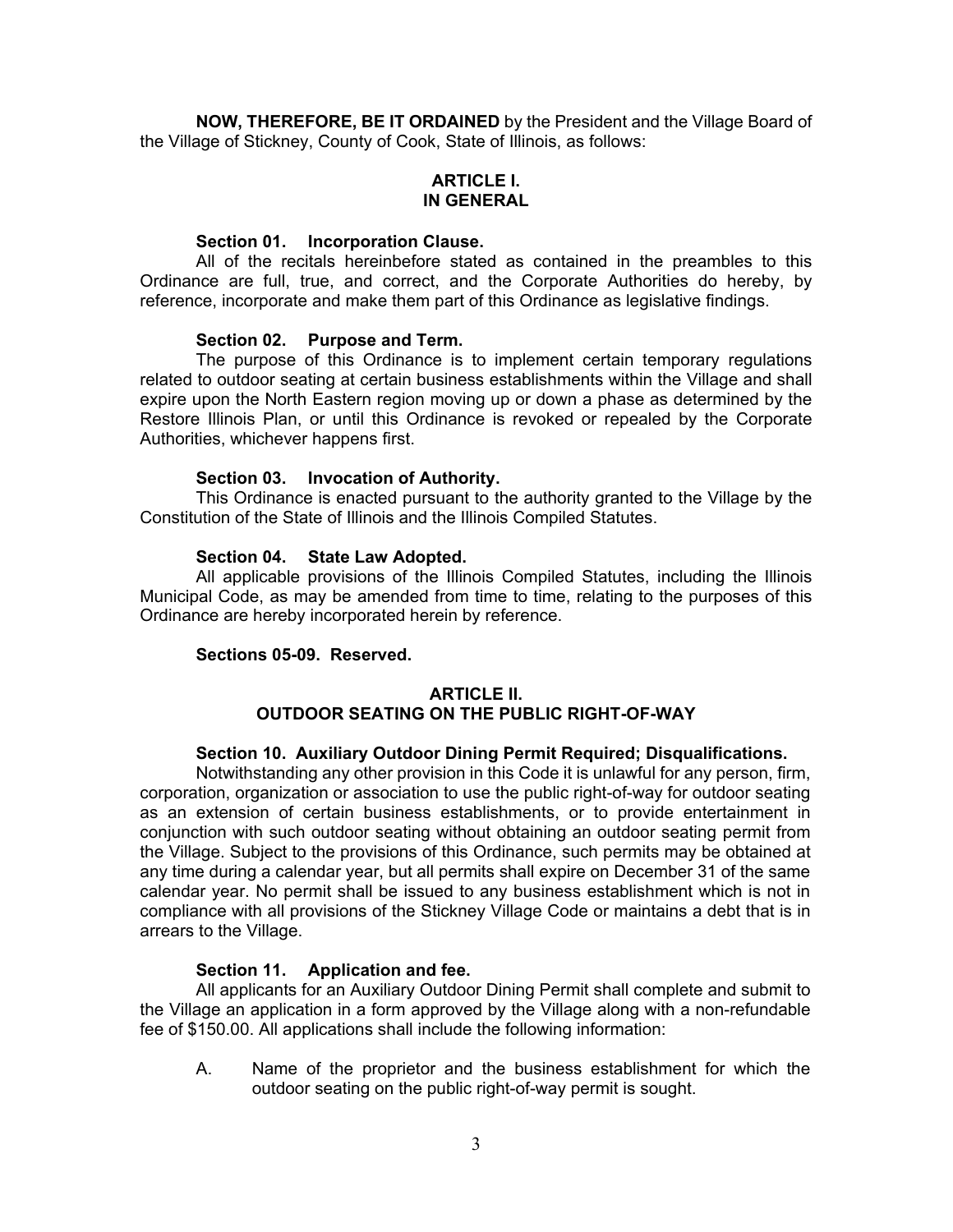- B. The address and phone number of the proprietor and the business establishment.
- C. A detailed and measured site plan showing all existing objects on the property and on the public right-of-way adjacent to the business establishment including a depiction of on-street parking adjacent to the business establishment, and the proposed location of each chair and table, service or bussing stations, waste and recycling cans, and any other objects used in operation of the business establishment. The site plan must show the distance between tables and chairs and shall, during Phase III of the "Restore Illinois" COVID-19 recovery plan, be detailed plans exhibiting how social distancing will be achieved. When music or other entertainment is provided outdoors on the private property of the applicant requesting the permit, the site plan shall include the area and placement of said music or entertainment.
- D. Permit applications for outdoor seating on the public right-of-way must include Certificates of Insurance in the following amounts: 1) Commercial General Liability Insurance—\$1,000,000, showing the Village and its officers, employees, agents and volunteers as additional insureds, and containing a statement that said policies shall not be changed or canceled without 30 days written notice to the Village of Stickney; 2) Workers' Compensation—statutory amount; and 3) if alcoholic beverages will be consumed or sold, dram shop insurance in the maximum amount allowed by law shall be required.
- E. A signed indemnification statement where the applicant shall indemnify, hold harmless and defend the Village, its officers (elected and appointed), employees, agents, or assigns against any loss from and against all liability, claims, suits, demands, proceedings and actions, including costs, fees and expenses of defense, arising from, growing out of, or related to, any loss, damage, injury, death, or loss or damage to person or property resulting from, or connected with, the negligent and/or willful acts or omissions of others arising out of or related to this Ordinance. This signed indemnification statement shall be included with all permit applications for outdoor seating on the public right-of-way on a form provided by the Village. An inspection of the property to document existing conditions of public improvements shall be performed by the Village prior to issuance of a permit. Applications should be filed at least two (2) weeks prior to scheduled use to allow sufficient time for such inspection.

# **Section 12. Regulations.**

All Auxiliary Outdoor Dining Permit holders shall be subject to the following regulations:

- A. The outdoor seating area shall be maintained clean and free from refuse or clutter at all times regardless of the source of such refuse and clutter. Refuse from any outdoor seating area shall not be disposed of in public waste receptacles and additional outdoor trash receptacles shall be provided by the restaurant in order to accommodate the outdoor seating.
- B. Tables, chairs, temporary fencing, decorations, and umbrellas (the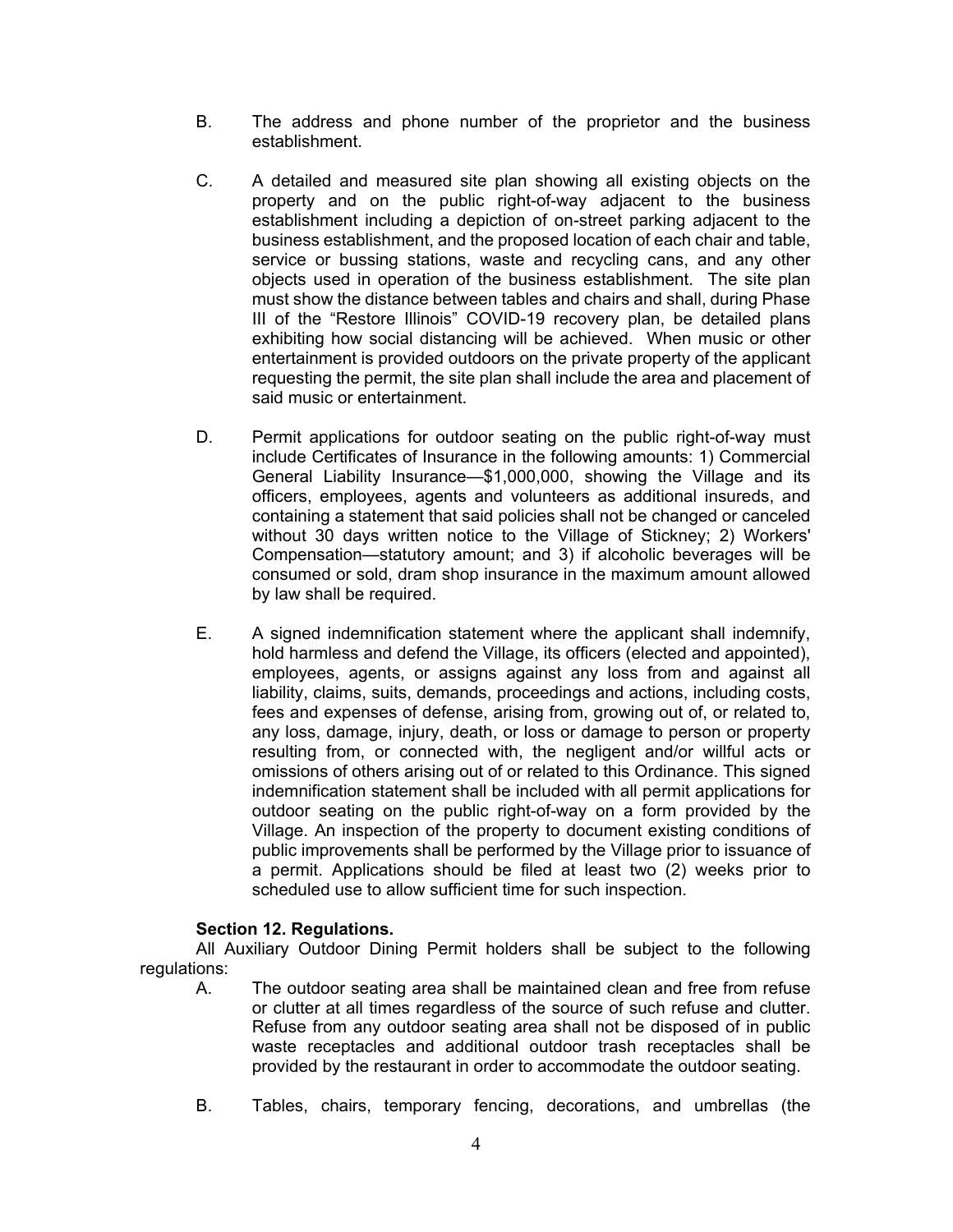"outdoor seating elements") shall not be permanently attached and shall be removed when not in use during cold weather months, generally October through March. Any outdoor seating elements owned by the business establishment, that are intended to be placed within the public right-of-way outside of established business hours, shall be identified within the annual permit application, and shall be subject to review by the Village. If approved, the Village reserves the right to require the establishment to remove or modify the outdoor seating elements, as deemed necessary by the Village. Any tents erected must have all four (4) sides of the tent open during the hours or operation and service.

- C. For outdoor seating on the public right-of-way, all public improvements shown on the site plan, including, but not limited to, pavers, benches, light poles and trees shall be maintained in the condition in which they existed immediately prior to the issuance of the permit, excluding normal wear and tear. The permit holder shall immediately report any damage to such public improvements to the Village. The Village shall repair or replace such public improvements at its discretion and shall charge the cost of repair or replacement to the permit holder unless the damage can be clearly shown to have resulted from a cause not related to the issuance of the permit. All outdoor seating elements shall meet all provisions of the current Federal Americans with Disabilities Act (ADA) Standard and the Illinois Accessibility Code.
- D. Activities involving the outdoor seating on the public right-of-way shall be conducted in a manner that does not interfere with pedestrians, parking, or traffic.
- E. Permits shall be posted in a conspicuous place inside the business establishment.
- F. The source of music or other entertainment provided outdoors in conjunction with the permit, shall be located only on the private property of the permit holder and shall be provided, with noise levels maintained in strict compliance with the provisions of the Village of Stickney Code of Ordinance (the "Village Code") or any other codes which may be established with regard to noise or public nuisances. Furthermore, all outdoor music or entertainment shall be prohibited between 10:00 p.m. and 8:00 a.m.
- G. The business establishments shall further be required to fully comply with all applicable Village Codes, including but not limited to Section 50-33 (Noise).
- H. For outdoor seating within public rights-of-way, the outdoor seating area shall be limited to the areas designated on the permit, and shall not be located in front of any other business establishment or use unless the permit holder provides authorization to the Village, from the adjacent business owner or occupant stating consent to the sidewalk seating elements being placed in front of the adjacent business establishment or use.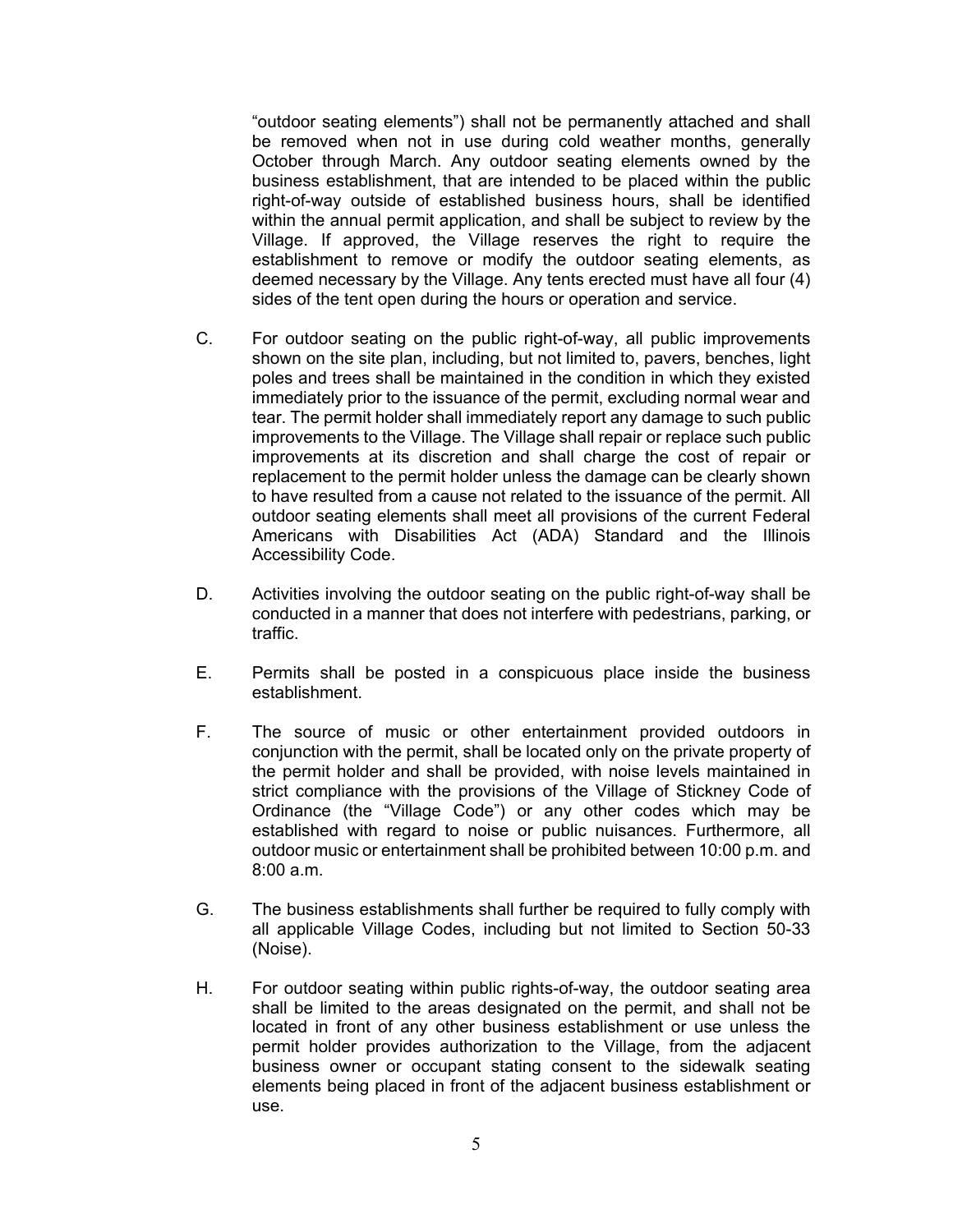- I. Business establishments must maintain compliance within the Smoke Free Illinois Act (410 ILCS 82, *et seq*).
- J. Business establishments must provide public restrooms for patrons, as required by this Code.
- K. Additional general regulations shall include the following:
	- 1. Outdoor seating area shall be in conjunction with food service.
	- 2. Entrance/exit doors and fire lanes shall not be blocked.
	- 3. Areas shall be maintained, including free of rubbish or trash.
	- 4. Activity shall not disturb the lawful use and enjoyment of nearby properties.
	- 5. Businesses shall allow for adequate and safe pedestrian and parking accessibility.
	- 6. Adequate safeguards, including barriers or fencing, around the outdoor seating area shall be provided for security, crowd control, lighting control and the protection of minors.
	- 7. Separate queue areas for restroom visits and pick-up shall be provided as needed.
	- 8. The area where service shall be provided shall be owned, leased, or licensed to the licensee.
	- 9. The licensee must provide measures not to interfere with the operations of adjacent businesses and provide for the safety of its customers.
	- 10. All food and beverages served must meet all required health and safety standards.
- L. In addition to the provisions of this Ordinance, during the COVID-19 pandemic and throughout Phase III of the Restore Illinois Plan, business establishments must comply with all guidelines related to operating its business as provided for herein or by the Village Code, including but not limited to ensuring proper social distancing is maintained by:
	- 1. Ensuring that there are six (6) feet between customer tables and/or other seating areas and that all parties or groups shall be limited to six (6) or fewer people; and
	- 2. Indoor spaces where 50% or more of a wall can be removed via the opening of windows, doors, or panels provided that all dining tables must be located within eight (8) feet from such opening; and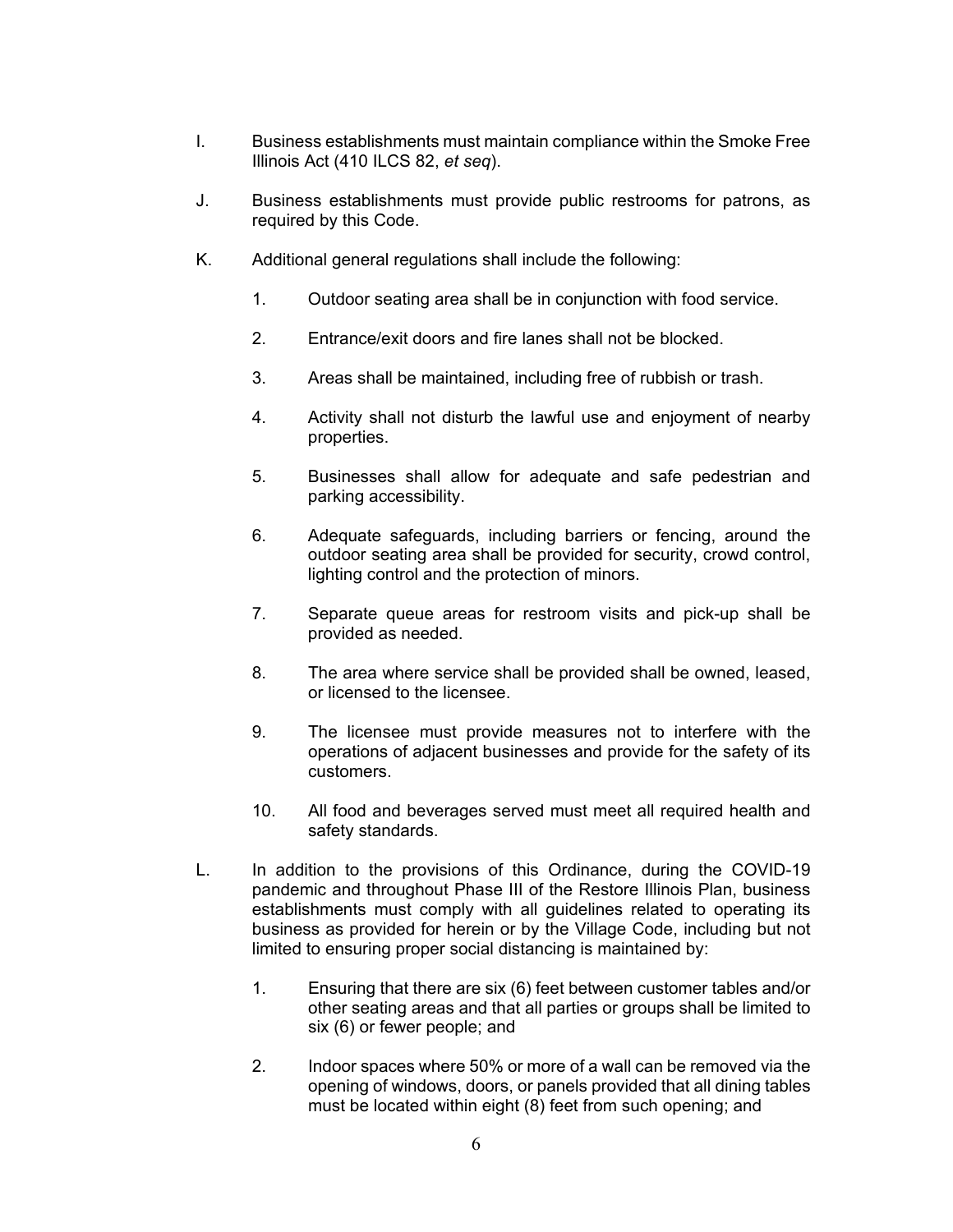3. Compliance with all other social distancing measures and restrictions and requirements of the Restore Illinois Plan, including but not limited to the wearing of face masks by all employees or contractors and customers, except when the customers are consuming food or alcohol.

# **Section 13. Restrictions.**

A. Outdoor seating elements:

- 1. Shall be located and maintained in accordance with the approved site plan; and
- 2. Shall be in compliance with all zoning and other regulations of the Village, where applicable; and
- 3. Shall not obstruct normal ingress and egress from the business's establishment; and
- 4. Shall meet all provisions of the current Federal Americans with Disabilities Act (ADA) Standard and the Illinois Accessibility Code.
- B. The following items or actions are prohibited in the outdoor seating on the public right-of-way area:
	- 1. Outdoor seating elements in locations not approved by the Village or otherwise not in compliance with this Ordinance; and
	- 2. Any and all electrical appliances; and
	- 3. Any other equipment or objects deemed unsafe by the Village or that may pose a risk of harm to the general public.
- C. The following provisions are required for business establishments where the service or consumption of alcoholic beverages will take place in conjunction with outdoor seating on the public right-of-way:
	- 1. The business establishment shall have a valid liquor license issued by the Village, that allows for the service of the type of alcoholic beverages being served.
	- 2. Alcoholic beverage consumption shall only be permitted within the designated outdoor seating area, or any other portion of the business establishment to which the liquor license relates. The permit holder shall not allow or permit any customer, employee or other person to remove alcoholic beverages from the area designated in the outdoor seating area permit, other than to another location within the business establishment to which the liquor license relates except that said alcoholic beverages shall not be allowed in areas closed as a result of the Restore Illinois Plan related to the COVID-19 pandemic.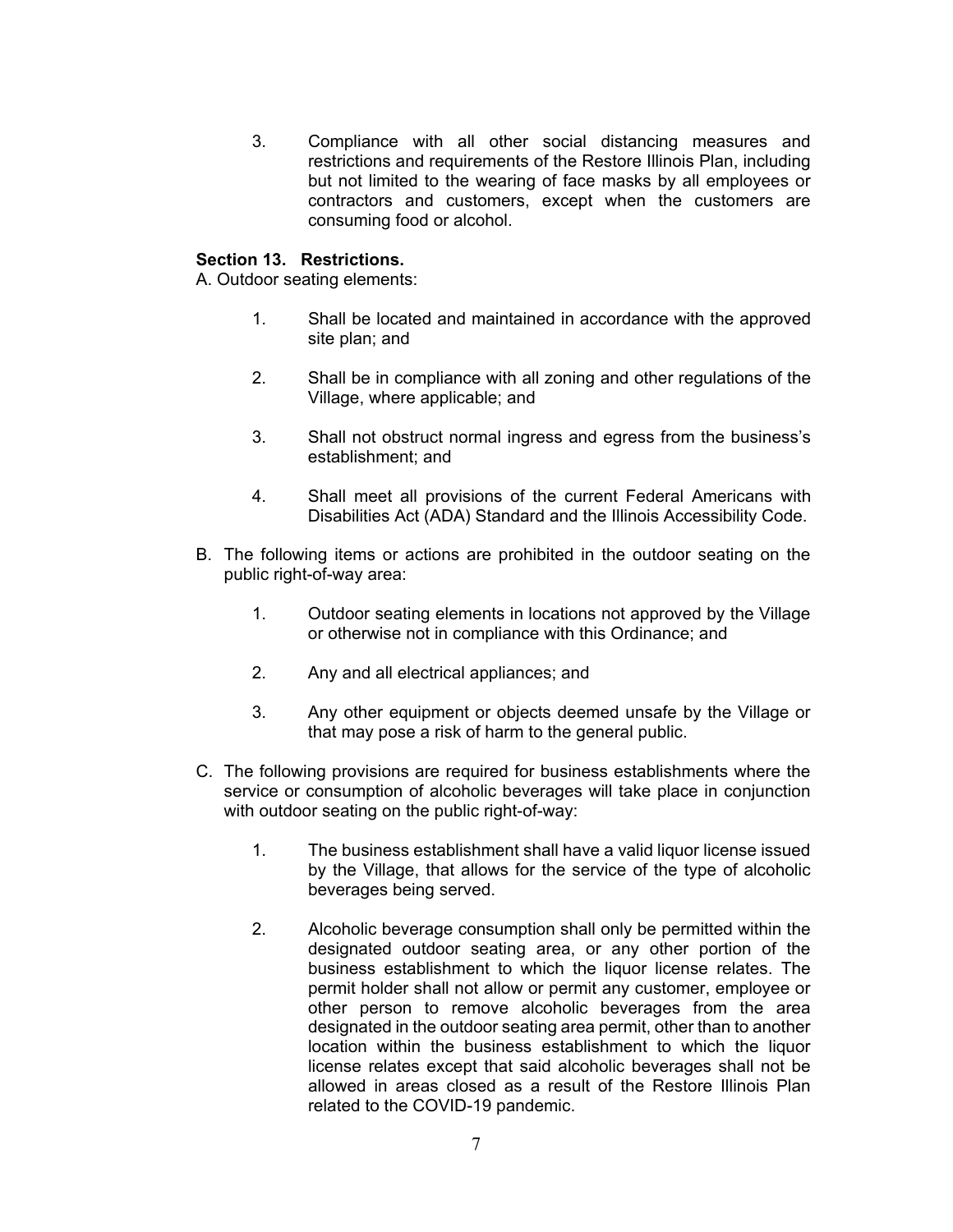- 3. To ensure that consumption of alcoholic beverages is limited to the designated outdoor seating areas and operated in compliance with this Code, outdoor seating areas in the public right-of-way shall be regularly monitored and bussed by an employee or contractor of the business establishment.
- 4. The hours during which patrons may occupy the outdoor seating area shall not extend beyond the hours of operation of the other portions of the business establishment. Notwithstanding the foregoing, the outdoor seating area shall not be occupied between the hours of 10:00 p.m. and 8:00 a.m. All patrons of the business as well as staff or contractors must be out of the building or the outdoor dining area no later than fifteen (15) minutes after closing, or by 10:15 p.m.

### **Section 14. Closure of Rights-of-Way.**

Business establishments wishing to operate with an Auxiliary Outdoor Dining Permit may apply to the Village for certain street or other rights-of-way closures provided that the applicant must clearly indicate why and how such a right-of-way closure would enable and enhance the ability of the applicant to operate its business during Phase III of the Restore Illinois Plan. The Corporate Authorities hereby determine that the portion of the street on Euclid Avenue from Pershing Road to the alley immediately south of Pershing Road shall be closed to through traffic. The Corporate Authorities further delegate the decision(s) to allow for any additional closures of the rights-of-way to the President in consultation with applicable Village personnel and officers.

#### **Section 15. Penalty; enforcement; revocation.**

A. Any person, firm or corporation who violates the provisions of this Ordinance may be fined no more than \$750.00 for each day on which the violation occurs or continues to occur. In addition, a permit issued pursuant to this Ordinance may be revoked as a result of any such violation. The Village retains the discretion to issue warnings to persons, firms, and corporations not in compliance with this Ordinance.

B. The Village, upon determining that the method or manner of use of the outdoor seating area or the conduct of persons serving within or using same pose an immediate threat to the public health, safety or welfare, shall have the power and authority to cause the outdoor dining elements to be removed immediately and to revoke the permit issued pursuant to this Ordinance and to take all other actions allowed by law.

**Section 16. Headings.** The headings of the articles, sections, paragraphs and subparagraphs of this Ordinance are inserted solely for the convenience of reference and form no substantive part of this Ordinance nor should they be used in any interpretation or construction of any substantive provision of this Ordinance.

**Section 17. Severability.** The provisions of this Ordinance are hereby declared to be severable and should any provision of this Ordinance be determined to be in conflict with any law, statute or regulation by a court of competent jurisdiction, said provision shall be excluded and deemed inoperative, unenforceable and as though not provided for herein and all other provisions shall remain unaffected, unimpaired, valid and in full force and effect.